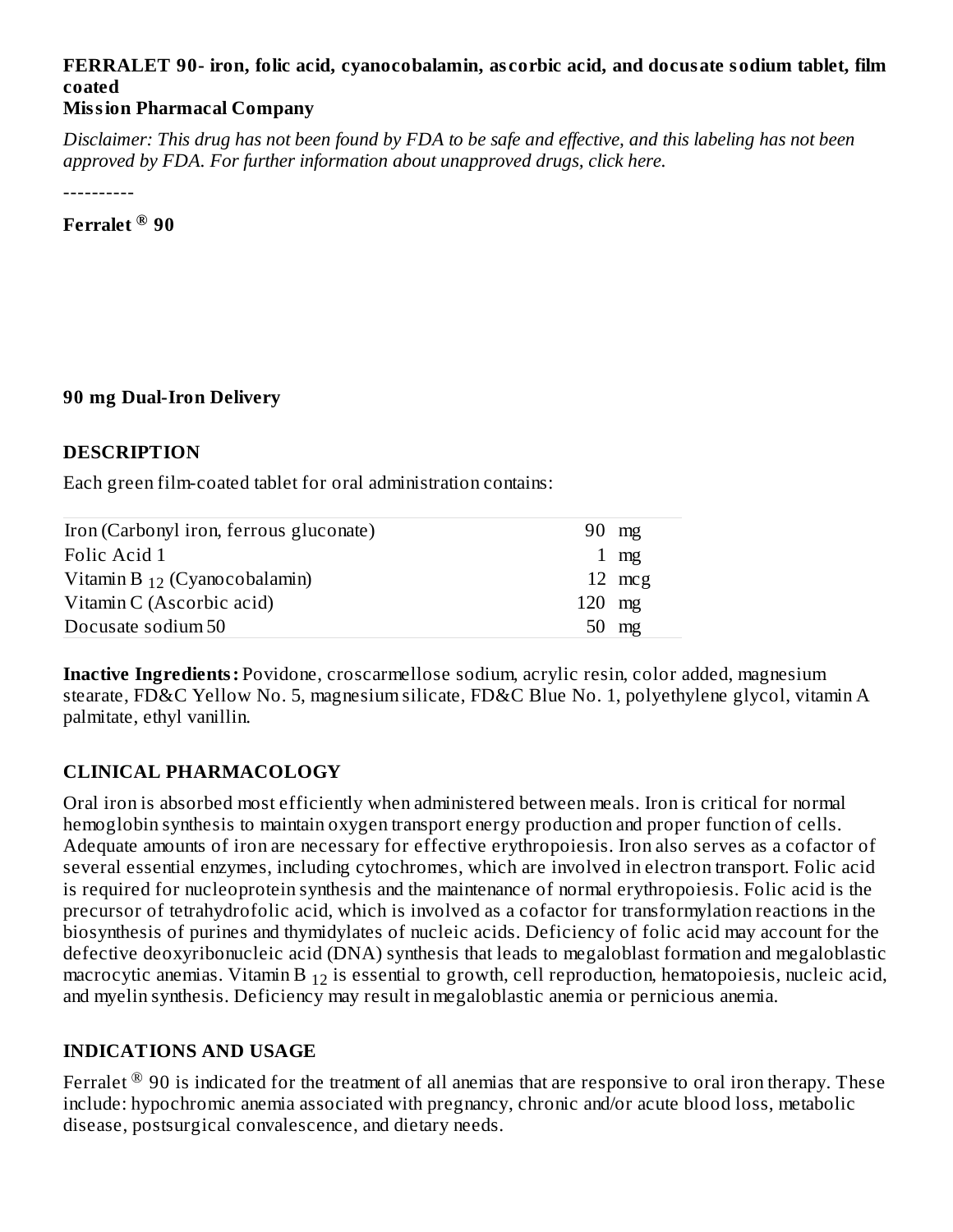## **CONTRAINDICATIONS**

Hypersensitivity to any of the ingredients. Hemolytic anemia, hemochromatosis, and hemosiderosis are contraindications to iron therapy.

## **WARNING**

Folic acid alone is improper therapy in the treatment of pernicious anemia and other megaloblastic anemias where vitamin B  $_{12}$  is deficient.

## **WARNING**

Accidental overdose of **iron-containing** products is a leading cause of fatal poisoning in children under 6. KEEP THIS PRODUCT OUT OF THE REACH OF CHILDREN. In case of accidental overdose, call a doctor or poison control center immediately.

## **PRECAUTIONS**

## **General**

Take 2 hours after meals. Do not exceed recommended dose. Discontinue use if symptoms of intolerance appear. The type of anemia and underlying cause or causes should be determined before starting therapy with Ferralet  $^{\circledR}$  90 tablets. Ensure Hgb, Hct, reticulocyte count are determined before starting therapy and periodically thereafter during prolonged treatment. Periodically review therapy to determine if it needs to be continued without change or if a dose change is indicated. This product contains FD&C Yellow No. 5 (tartrazine, which may cause allergic-type reactions (including bronchial asthma) in certain susceptible persons. Although the overall incidence of FD&C Yellow No. 5 (tartrazine) sensitivity in the general population is low, it is frequently seen in patients who also have aspirin hypersensitivity.

## **Folic Acid**

Folic acid in doses above 0.1 mg daily may obscure pernicious anemia in that hematologic remission can occur while neurological manifestations remain progressive. Pernicious anemia should be excluded before using these products since folic acid may mask the symptoms of pernicious anemia.

## **Pediatric Us e**

Safety and effectiveness in pediatric patients have not been established.

### **Geriatric Us e**

Dosing for elderly patients should be cautious. Due to the greater frequency of decreased hepatic, renal, or cardiac function, and of concomitant disease or other drug therapy, dosing should start at the lower end of the dosing range.

## **ADVERSE REACTIONS**

Adverse reactions with iron therapy may include GI irritation, constipation, diarrhea, nausea, vomiting, and dark stools. Adverse reactions with iron therapy are usually transient. Allergic sensitization has been reported following both oral and parenteral administration of folic acid.

## **DRUG INTERACTIONS**

Prescriber should be aware of a number of iron/drug interactions, including antacids, tetracyclines, or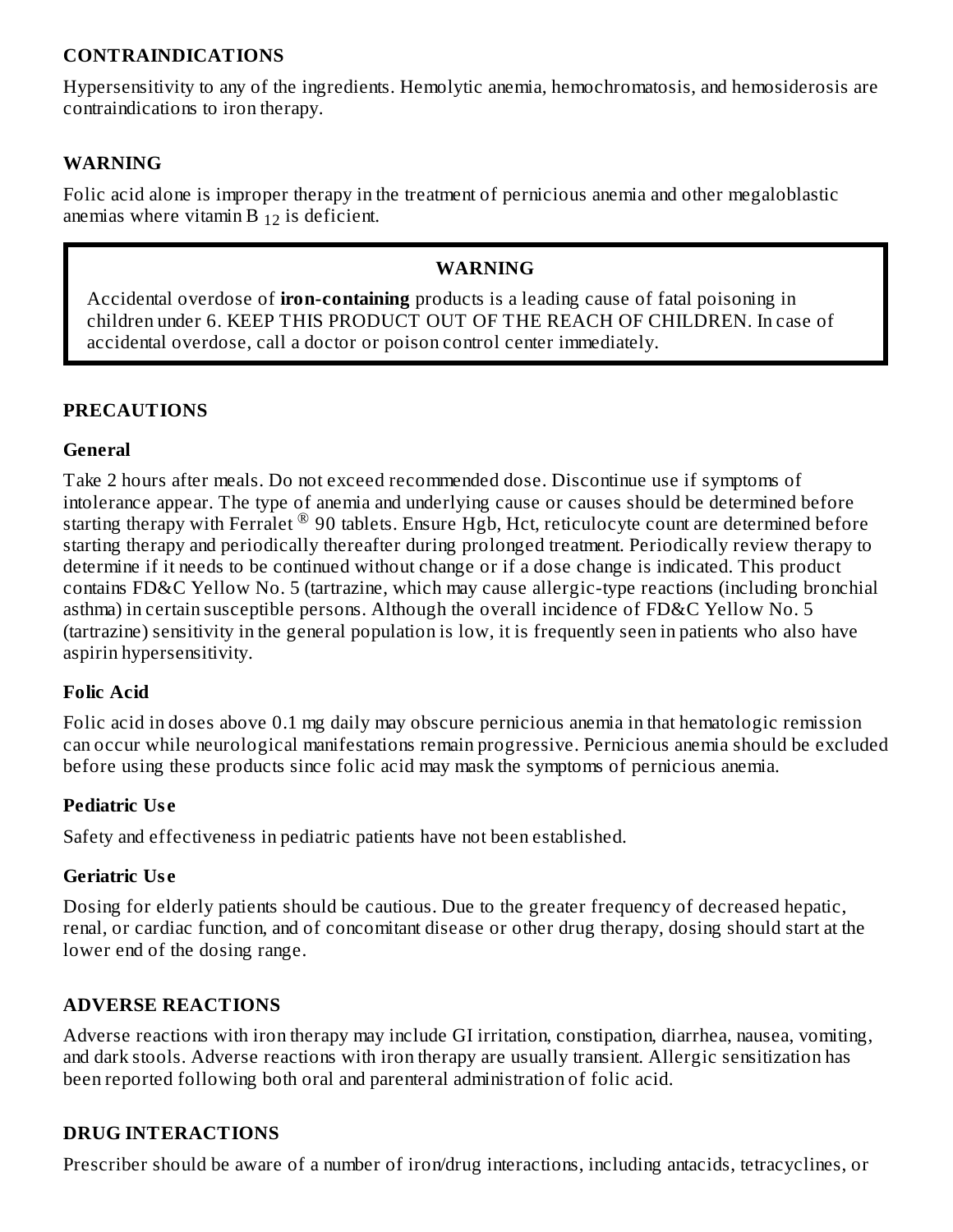fluoroquinolones.

## **OVERDOSAGE**

Symptoms: abdominal pain, metabolic acidosis, anuria, CNS damage, coma, convulsions, death, dehydration, diffuse vascular congestion, hepatic cirrohosis, hypotension, hypothermia, lethargy, nausea, vomiting, diarrhea, tarry stools, melena, hematemesis, tachycardia, hyperglycemia, drowsiness, pallor, cyanosis, lassitude, seizures, and shock.

## **DOSAGE AND ADMINISTRATION**

One tablet daily or as directed by a physician.

## **NOTICE**

Contact with moisture can discolor or erode the tablet.

Do not chew tablet.

## **HOW SUPPLIED**

Ferralet  $^\circledR$  90 (NDC 0178-0089-90) is a green, modified rectangle shaped, film-coated tablet, debossed with "F6" on one side and blank on the other, and packaged in bottles of 90. Store at 25°C (77°F). Excursions permitted to 15°-30°C (59°-86°F). (See USP Controlled Room Temperature.)

**To report** a serious adverse event or obtain product information, call (210) 696-8400.

*If you have questions about Ferralet 90 please call: 1 (800) 531-3333 ®*

MISSION PHARMACAL COMPANY San Antonio, TX USA 78230 1355

## **www.missionpharmacal.com**

Copyright © 2009 Mission Pharmacal Company. All rights reserved

FEP-14 C01 Rev 012090

*Ferralet 90* ®90 mg Dual-Iron Delivery

RX ONLY

### **THERAPEUTIC GUIDELINES FOR THE PATIENT**

## *Some facts you should know about Iron Deficiency Anemia*

Iron Deficiency Anemia, or IDA, is a common type of anemia. It's a condition in which blood lacks an adequate supply of healthy red blood cells. These cells carry oxygen to tissues. It is oxygenated blood that gives your body energy and your skin a healthy color.

As the name suggests, Iron Deficiency Anemia results from insufficient iron. Your body needs iron to make a substance called hemoglobin. It's the hemoglobin in red blood cells that enables them to carry oxygen.

*What causes IDA?*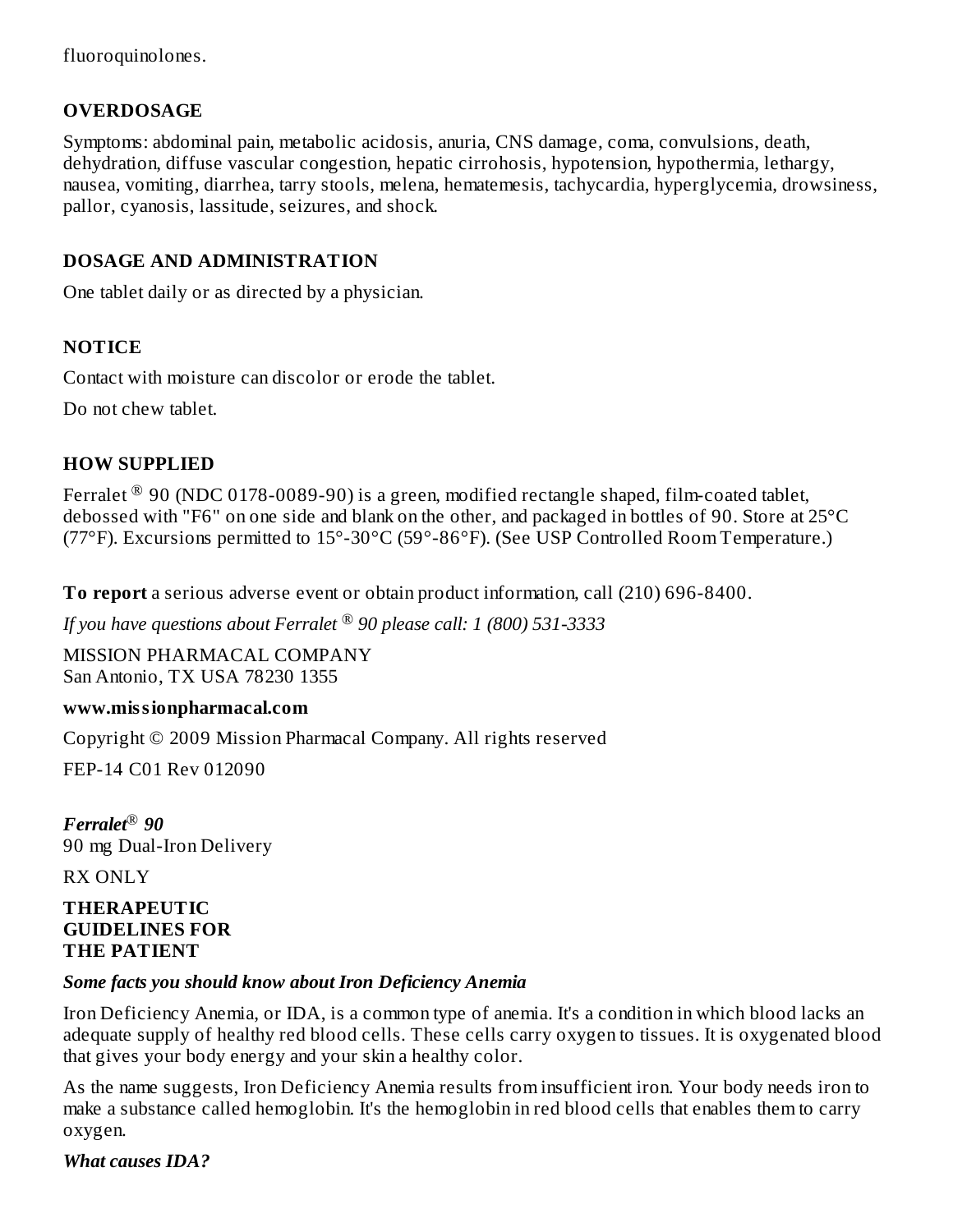There are many causes of IDA. These include:

- A diet consistently low in iron
- Blood loss due to heavy menstrual bleeding
- Poor iron absorption from food due to intestinal surgery or diseases of the intestine
- Pregnancy (when the need for iron increases significantly)

Women in general are at higher risk of IDA, not only because they lose blood during menstruation but also because their bodies store less iron.

### *How common is it?*

IDA is a common nutritional deficiency, with women most widely affected. Up to 20% of women have IDA.

### *What are the symptoms?*

Some of the symptoms most commonly associated with IDA are fatigue, weakness, and headache. Symptoms may also include light-headedness, pale skin, shortness of breath, and cold hands and feet, among others. As the body becomes more deficient in iron and anemia worsens, the symptoms worsen as well.

### *How is IDA diagnosed?*

A diagnosis is made primarily through blood tests. The doctor checks your hematocrit, the percentage of your blood volume made up of red blood cells and hemoglobin. A lower than normal hemoglobin level indicates anemia. Also, blood tests for IDA typically include a measurement of ferritin, a protein that helps store iron in your body. When the level of ferritin is low, usually the level of iron is, too. If a patient tests positive for IDA, additional tests may be ordered to identify an underlying cause.

## *Does IDA lead to health complications?*

Mild cases of IDA usually don't cause complications. However, left untreated, IDA can increase in severity and contribute to serious health problems. For example, it may lead to a rapid or irregular heartbeat, a complicated pregnancy that can put the mother at risk for a premature delivery or low-birthweight baby, and delayed growth in infants and children. The good news is that, because IDA is easily treatable, its potential health consequences are generally avoidable.

### *How is IDA treated?*

It's essential to increase the amount of iron in your diet. Foods rich in iron include meat, fish, poultry, and whole grain breads. However, in most cases of IDA, diet alone isn't enough to correct the problem. Iron supplementation is usually needed for several months. Your doctor has prescribed Ferralet  $^\circledR$  90, a safe and effective iron supplement to help restore your body's iron to normal levels. Plus, it offers the convenience of once-daily dosing. Together with an iron-rich diet, taking Ferralet  $^{\circledR}$  90 every day can make a big difference in helping restore your body's iron, and with it your energy and overall feeling of well-being.

## **PRINCIPAL DISPLAY PANEL - 90 mg Tablet Bottle Label**

**NDC** 0178-0089-90

**Rx Only**

*Ferralet 90* ® *90 mg Dual-Iron Delivery*

**90 Coated Tablets Mission ®**PHARMACAL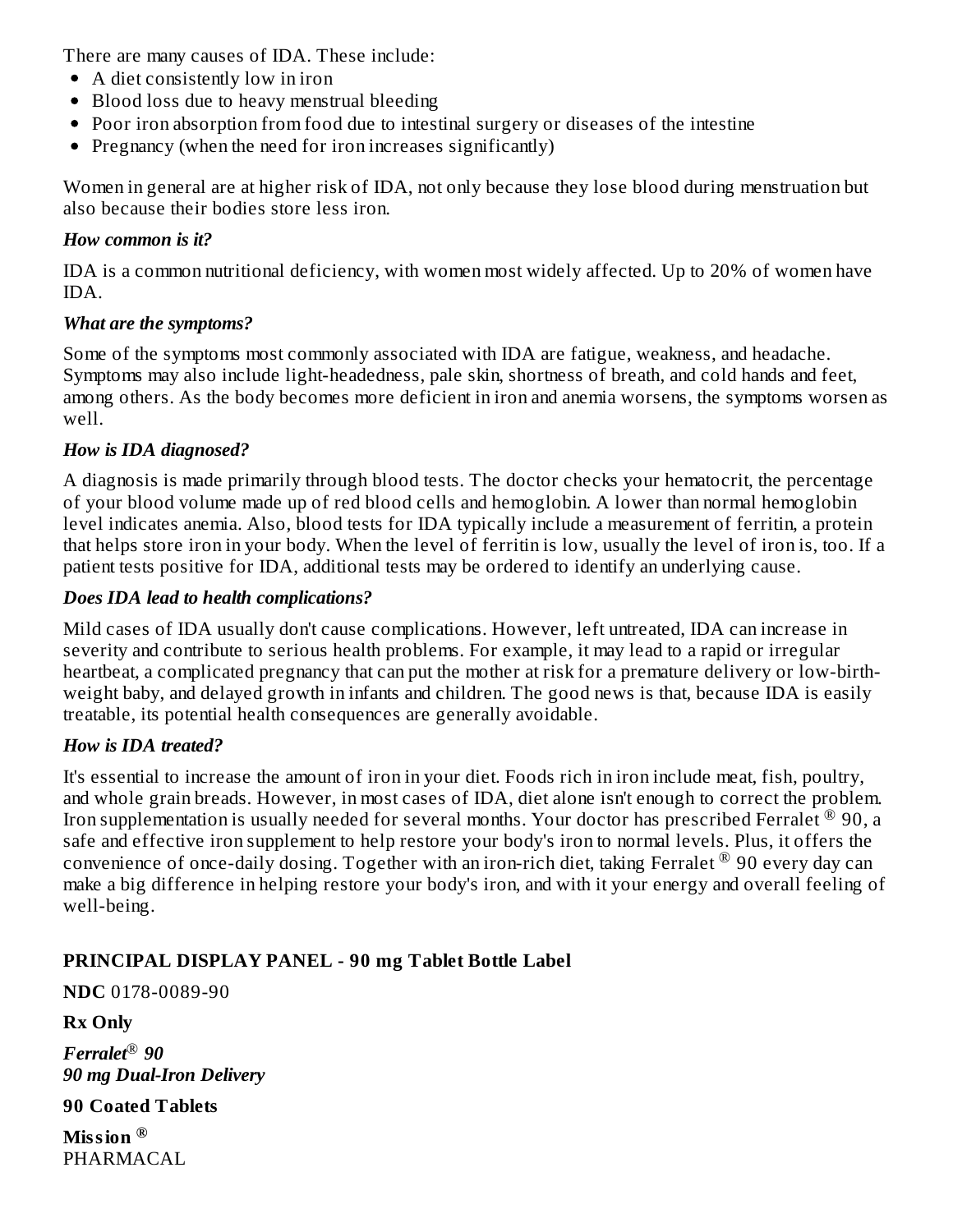

| <b>FERRALET 90</b><br>iron, folic acid, cyanocobalamin, ascorbic acid, and docusate sodium tablet, film coated |                         |                    |                          |                |                 |  |
|----------------------------------------------------------------------------------------------------------------|-------------------------|--------------------|--------------------------|----------------|-----------------|--|
|                                                                                                                |                         |                    |                          |                |                 |  |
| <b>Product Information</b>                                                                                     |                         |                    |                          |                |                 |  |
| Product Type                                                                                                   | HUMAN PRESCRIPTION DRUG | Item Code (Source) |                          | NDC:0178-0089  |                 |  |
| <b>Route of Administration</b>                                                                                 | ORAL                    |                    |                          |                |                 |  |
|                                                                                                                |                         |                    |                          |                |                 |  |
|                                                                                                                |                         |                    |                          |                |                 |  |
| <b>Active Ingredient/Active Moiety</b>                                                                         |                         |                    |                          |                |                 |  |
|                                                                                                                | <b>Ingredient Name</b>  |                    | <b>Basis of Strength</b> |                | <b>Strength</b> |  |
| IRON (UNII: E1UOL152H7) (IRON - UNII:E1UOL152H7)                                                               |                         |                    | <b>IRON</b>              |                | 90 mg           |  |
| FOLIC ACID (UNII: 935E97BOY8) (FOLIC ACID - UNII:935E97BOY8)                                                   |                         |                    | <b>FOLIC ACID</b>        |                | 1 <sub>mg</sub> |  |
| CYANO CO BALAMIN (UNII: P6 YC3EG204) (CYANOCO BALAMIN - UNII: P6 YC3EG204)                                     |                         |                    |                          | CYANOCOBALAMIN |                 |  |
| ASCORBIC ACID (UNII: PQ6CK8PD0R) (ASCORBIC ACID - UNII:PQ6CK8PD0R)                                             |                         |                    | ASCORBIC ACID            |                | 120 mg          |  |
| DOCUSATE SODIUM (UNII: F05Q2T2JA0) (DOCUSATE - UNII:M7P27195AG)                                                |                         |                    | DOCUSATE SODIUM          |                | $50$ mg         |  |
| <b>Inactive Ingredients</b>                                                                                    |                         |                    |                          |                |                 |  |
|                                                                                                                | <b>Ingredient Name</b>  |                    |                          |                | Strength        |  |
| PO VIDO NE (UNII: FZ989GH94E)                                                                                  |                         |                    |                          |                |                 |  |
| CROSCARMELLOSE SODIUM (UNII: M28OL1HH48)                                                                       |                         |                    |                          |                |                 |  |
| <b>MAGNESIUM STEARATE (UNII: 70097M6I30)</b>                                                                   |                         |                    |                          |                |                 |  |
| FD&C YELLOW NO. 5 (UNII: I753WB2F1M)                                                                           |                         |                    |                          |                |                 |  |
| <b>MAGNESIUM SILICATE (UNII: 9B9691B2N9)</b>                                                                   |                         |                    |                          |                |                 |  |
| FD&C BLUE NO. 1 (UNII: H3R47K3TBD)                                                                             |                         |                    |                          |                |                 |  |
| POLYETHYLENE GLYCOL (UNII: 3WJQ0SDW1A)                                                                         |                         |                    |                          |                |                 |  |
| VITAMIN A PALMITATE (UNII: 1D1K0 N0 VVC)                                                                       |                         |                    |                          |                |                 |  |
| ETHYL VANILLIN (UNII: YC9 ST449 YJ)                                                                            |                         |                    |                          |                |                 |  |
|                                                                                                                |                         |                    |                          |                |                 |  |
|                                                                                                                |                         |                    |                          |                |                 |  |
| <b>Product Characteristics</b>                                                                                 |                         |                    |                          |                |                 |  |